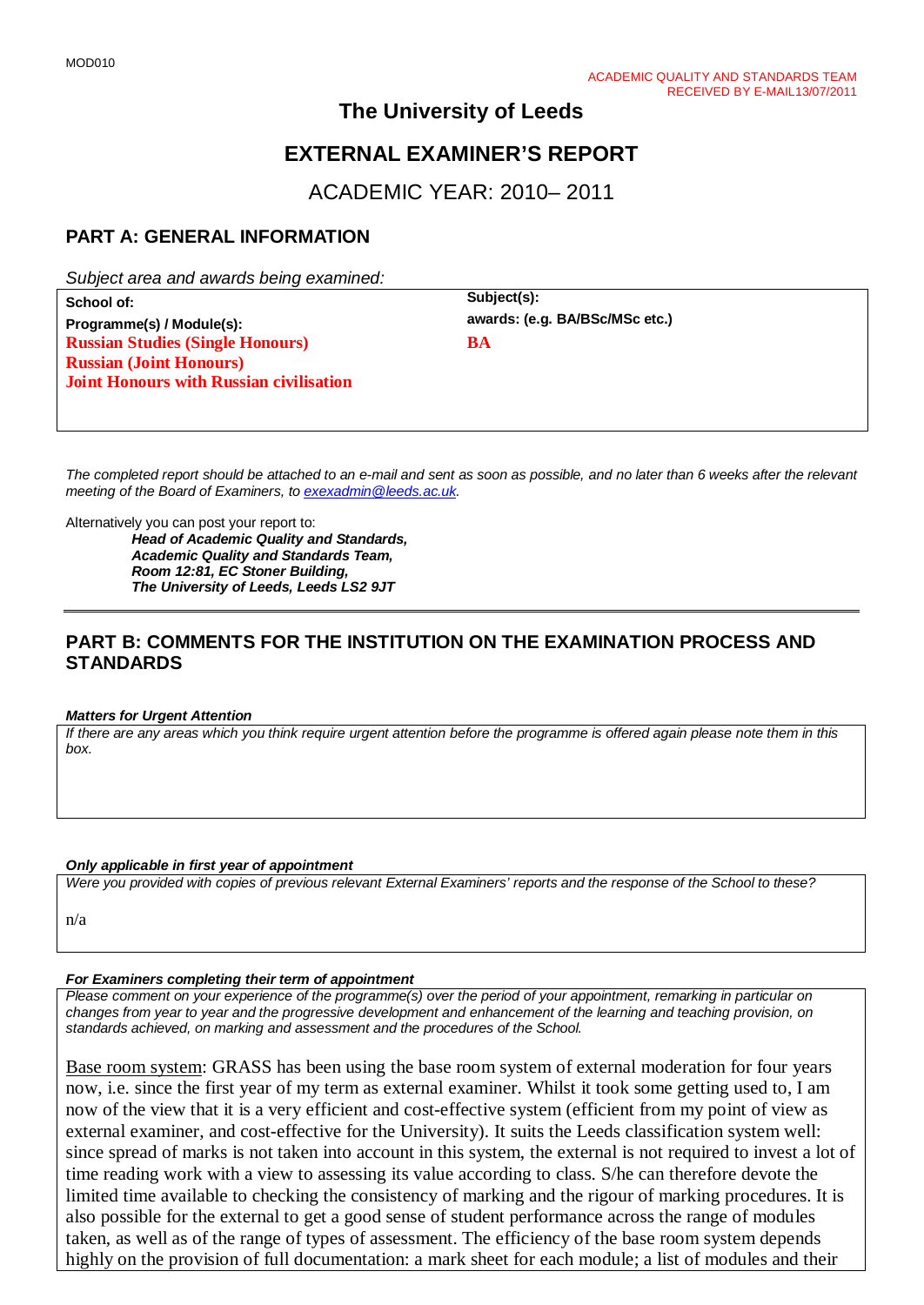assessment methods; a full record of markers' and moderators' comments; essay questions and/or exam papers for each module; module handbooks, etc. In this respect I have seen improvements year on year: this session I was supplied also with a very useful checklist of what I should have been provided with, and scripts were mostly arranged in order of merit to facilitate efficient location of specific scripts. I particularly commend the use of mark/feedback sheets for batches of exam scripts and for oral examinations (examples of best practice from which my own institution can learn). The use of moderation forms in cases of disputes between first and second markers was also very helpful where present.

Programme design and positive changes from 2008-09 resulting from the comprehensive review of provision in 2007-08: The overhaul of Russian programmes from 2008-09 has resulted in course structures that are more efficiently tailored to the expertise of the teaching staff, and better designed to offer the widest possible coverage of Russian culture given the limited number of staff in the subject area. It eliminated the practice of teaching level 2 and level 3 students in the same class, about which I had concerns in 2007-08. It also made more transparent discrepancies in the amount of assessment apportioned to individual modules, which from time to time I have had cause to point out. I believe my suggestions have always been acted upon.

Language teaching provision and assessment: Russian at Leeds is blessed in  $\langle \langle \rangle \rangle$  with a language teacher of the highest calibre. In consequence I have had cause to remark each year upon the very high levels of achievement in oral and written Russian by her students compared to students at my own institution. Nevertheless I have been concerned (particularly in 2008-09, the first year of the redesigned programmes) that the spread of marks achieved was too narrow, and the average mark too high, relative to other institutions of which I have experience. I made a number of recommendations as to how the students might be better stretched in their language assessment, many of which have been taken on board. As a result the percentage of first class marks has fallen to a more acceptable level. This is an area in which I would advise vigilance both to the Department and to my successor as external examiner.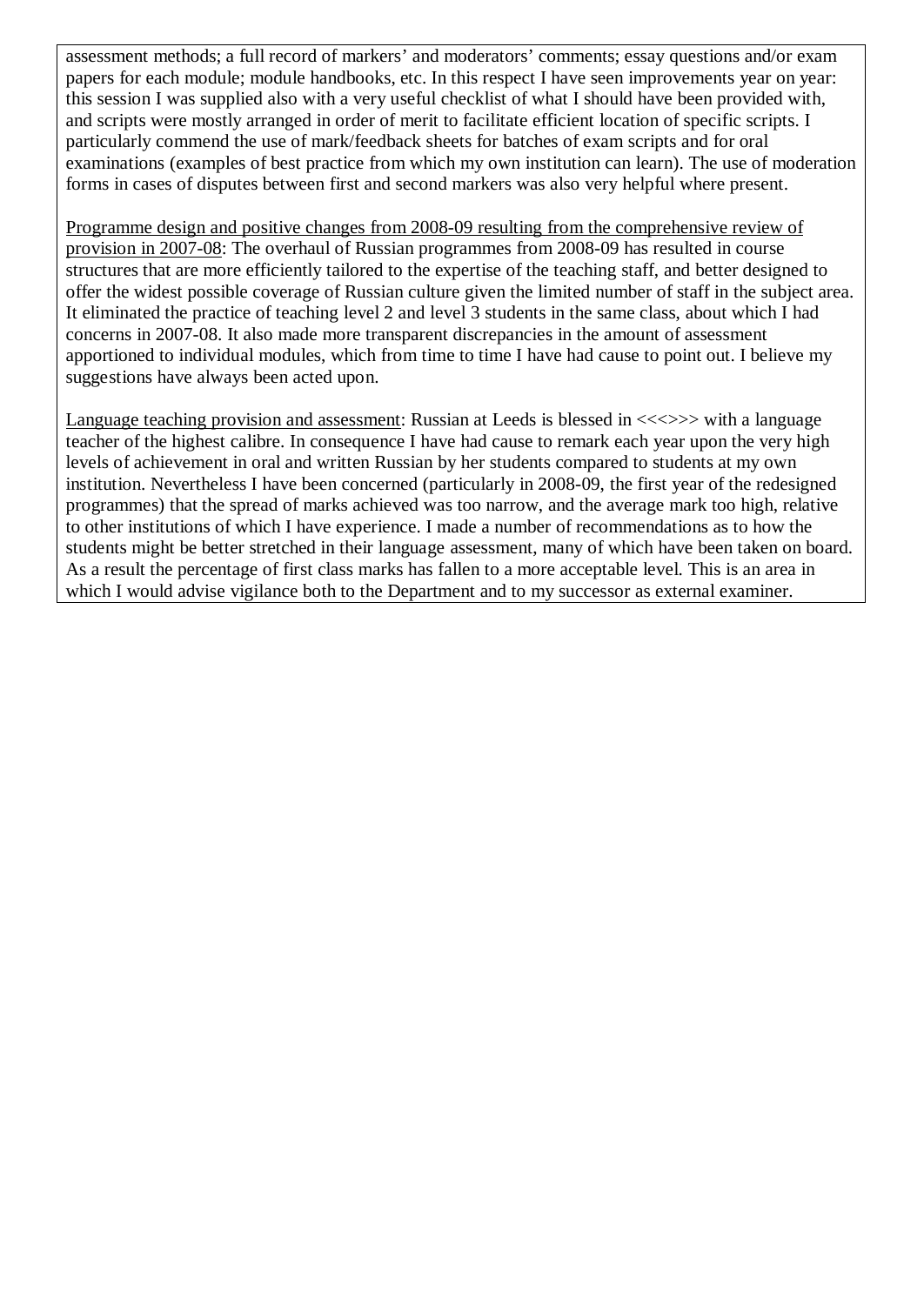## **Standards**

- 1. **Please indicate the extent to which the programme aims and intended learning outcomes (ILOs) were commensurate with the level of the award?**
	- *The appropriateness of the intended learning outcomes for the programme(s)/modules and of the structure and content of the programme(s);*
	- *The extent to which standards are appropriate for the award or award element under consideration.*

The intended learning outcomes were in all cases appropriate for the modules and programmes that I moderated. Standards were appropriate for the award of BA.

#### 2. **Did the aims and ILOs meet the expectations of the national subject benchmark (where relevant)?**

• *The comparability of the programme(s) with similar programme(s) at other institutions and against national benchmarks and the Framework for Higher Education Qualifications.*

The programmes are broadly comparable with similar programmes in Russian at other institutions of which I have experience, and meet national benchmarks. From 2008-09 they were overhauled in a systematic and thorough way: I was invited to comment on the new structures at the time, so please see my report for detailed comments. The only one I would repeat here is that the modest staffing levels in Russian result in a relatively narrow range of cultural options, particularly at final-year level, compared with a broader range of modules offered elsewhere. I see this as a necessary evil that in no way reflects negatively on the staff concerned. The programmes have been carefully designed in such a way as to achieve maximum benefit for the students from the range of expertise available. The modules are very well designed, methodologically and thematically coherent, interesting and stimulating.

#### 3. **Please comment on the assessment methods and the appropriateness of these to the ILOs?**

- *The design and structure of the assessment methods, and the arrangements for the marking of modules and the classification of awards;*
- *The quality of teaching, learning and assessment methods that may be indicated by student performance.*

The Department employs a wide range of assessment methods in both its cultural and language modules which test the students' knowledge and skills in an appropriate way in depth and breadth. Student performance indicates very high quality of teaching and assessment methods, both in Russian language and in the cultural modules.

Concerns I had about certain marking practices last year (presentation of batches of essays and exams; recording of markers' comments on exam scripts; moderation of very low marks) were all met this year (see also my comments as outgoing external examiner, above).

This session, exceptionally, a number of unsatisfactory assessment practices arose as a result of health issues in the case of one member of staff. The précis element of Applied Russian 3 was not delivered as set out in the module handbook and alternative assessment had to be set; some January assessed essays for SLAV2105/6 were mislaid, delaying the confirmation of marks and provision of feedback to students, and classwork tests for the same module were not carried out; November assessed Russian-English translations for SLAV2103/4 were lost by the second marker, necessitating the reconstruction of marks from feedback sheets; a number of final-year dissertations were not second marked. It is unlikely that this will happen again, but the Department might want to review its practices in order to minimise the likelihood of such lapses again. I would recommend the following:

- The first marker should always record marks on feedback sheets and retain a copy of these, or enter provisional marks on the computer prior to passing work to the second marker;
- And/or feedback sheets with carbon copies might be adopted (these are used at Bristol), with a copy being retained by the administrative staff/the first marker;
- Since students are asked to keep copies of all work handed in, these should be solicited in a timely fashion as soon as any loss is discovered;
- To prevent delays in uncovering the loss of material, the administrative staff could be given more responsibility for chasing marks (particularly after the January assessment period) and entering them onto grids at an early stage.

I noted a discrepancy in the practice for awarding marks in the case of a 'non-answer' (where the student does not attempt the question): one unit recorded 20; others 0.

- 4. **Were students given adequate opportunity to demonstrate their achievement of the aims and ILOs?**
	- *The academic standards demonstrated by the students and, where possible, their performance in relation to students on comparable courses;*
	- *The strengths and weaknesses of the students as a cohort.*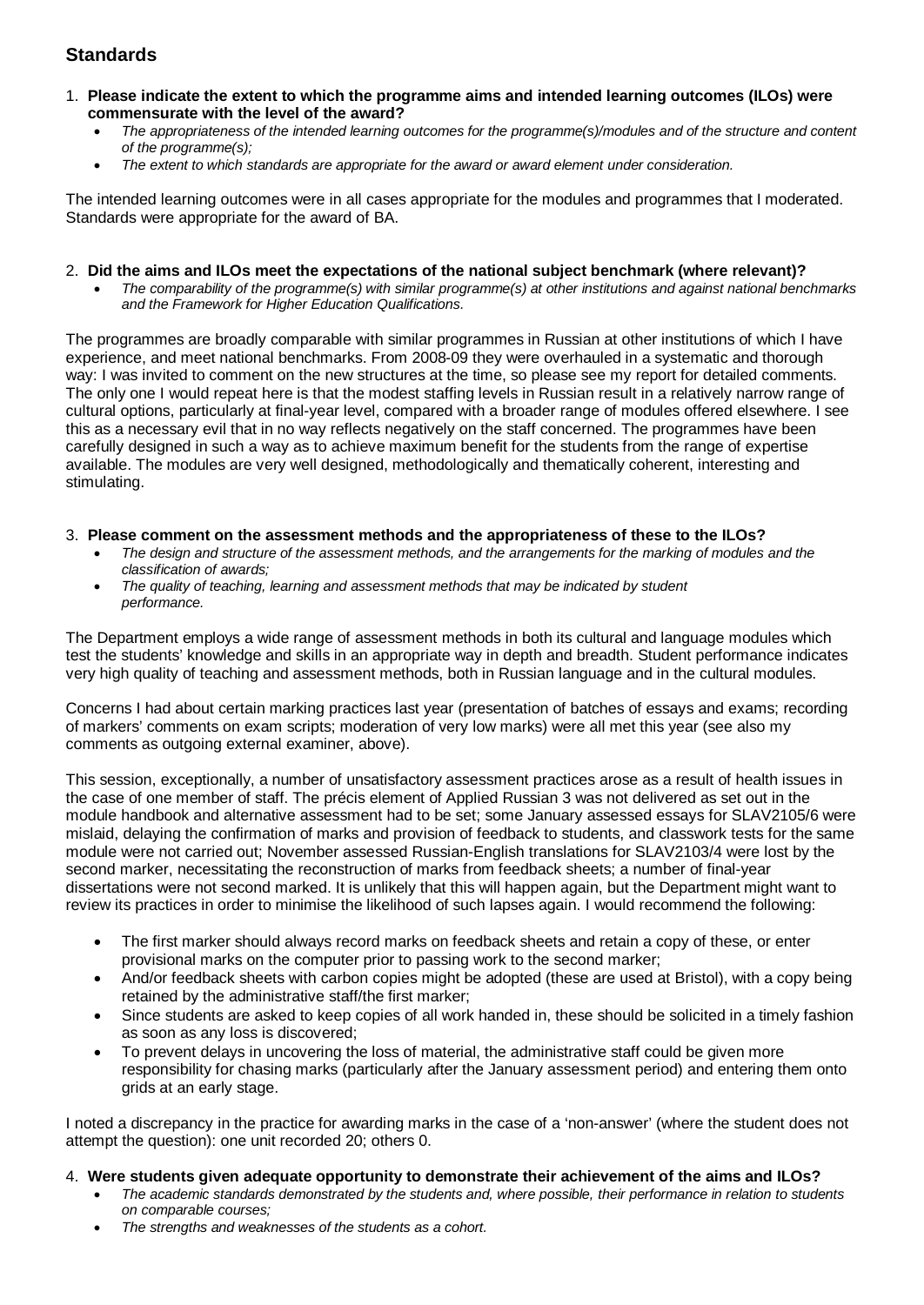Yes, they were. They perform to a high standard broadly in line with students on comparable courses, and to a higher standard in oral and written Russian, particularly at Level 3.

At Level 2 this session's cohort performed noticeably less well in language than previous cohorts. However, strong performance by a few indicates that this is not related to the strictness of the assessment.

#### 5**. For Examiners responsible for programmes that include clinical practice components, please comment on the learning and assessment of practice components of the curriculum**

n/a

6*.* **The nature and effectiveness of enhancements to the programme(s) and modules since the previous year**

 *It would be particularly helpful if you could also identify areas of good practice which are worthy of wider dissemination.* 

The consistent use of mark sheets for oral examinations and exam scripts was very helpful and is an example of best practice.

#### 7.**The influence of research on the curriculum and learning and teaching**

 *This may include examples of curriculum design informed by current research in the subject; practice informed by research; students undertaking research.* 

All cultural modules are research-led in terms of their content. Some benefitted especially this year from the presence in the Department of the visiting professor <<<>>>. In terms of teaching methods themselves, I would comment as I did last year that the Russian language tutor is at the top of the game with regards to language teaching methodology.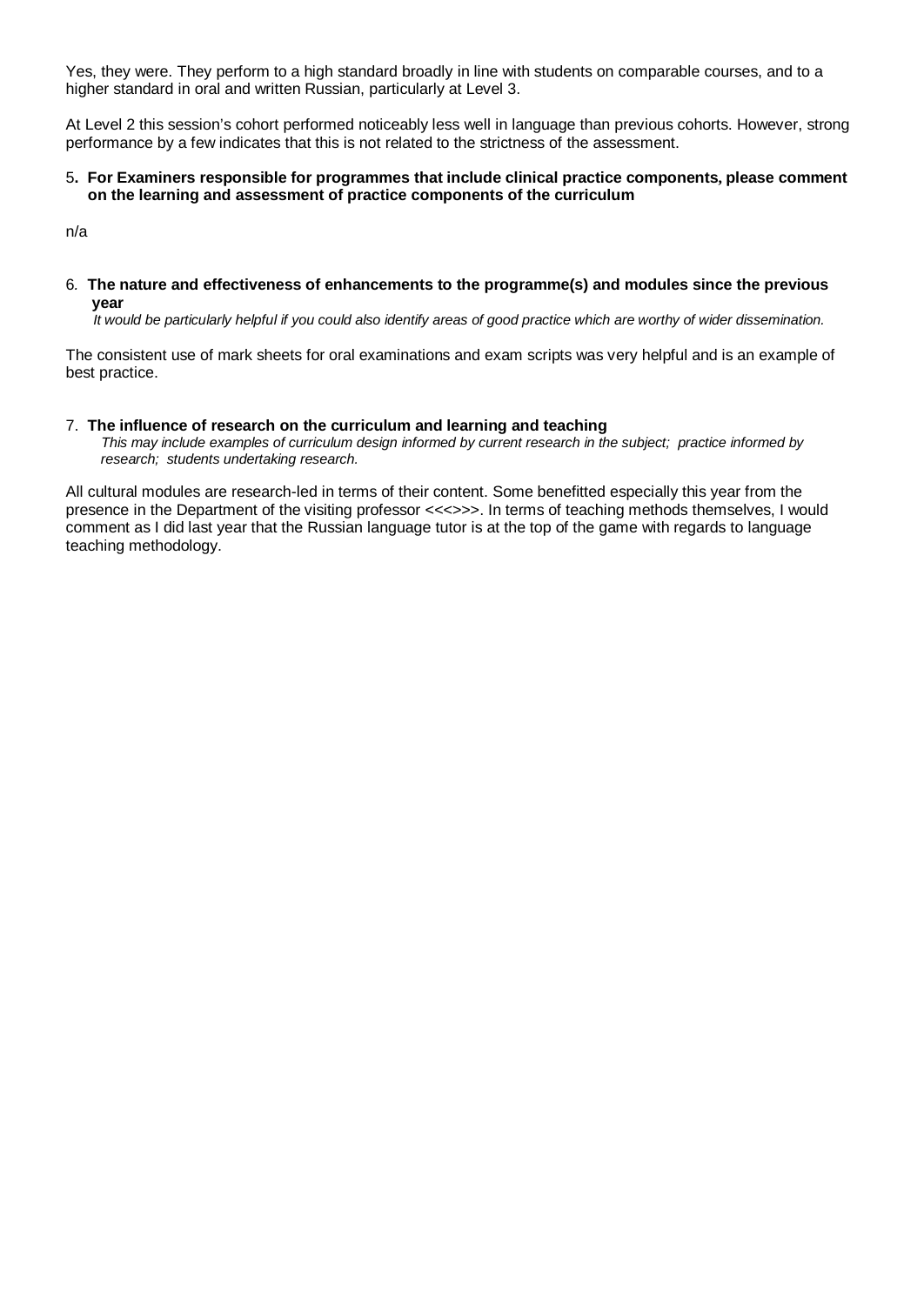### *The Examination Process*

- 8. **The University and its Schools provide guidance for External Examiners as to their roles, powers and responsibilities. Please indicate whether this material was sufficient for you to act effectively as an External Examiner**?
	- *Whether external examiners have sufficient access to the material needed to make the required judgements and whether they are encouraged to request additional information.*

Yes, the guidance provided is sufficient.

- 9. **Did you receive appropriate documentation relating to the programmes and/or parts of programmes for which you have responsibility, e.g. programme specifications or module handbooks?**
	- *The coherence of the policies and procedures relating to external examiners and whether they match the explicit roles they are asked to perform.*

Yes. Please see my detailed comments on the base room system in the box for outgoing externals, above.

10. **Was sufficient assessed/examination work made available to enable you to have confidence in your evaluation of the standard of student work?**

Yes, with certain exceptions due to the problems detailed at 3, above.

11. **Were the administrative arrangements satisfactory for the whole process, including the operation of the Board of Examiners?**

Yes.

12. **Were appropriate procedures in place to give due consideration to mitigating circumstances and medical evidence?**

Yes.

#### *For Examiners involved in Mentoring Arrangements*

*If you have acted as a mentor to a new external examiner or have received mentor support please comment here on the arrangements.*

I was asked to act as mentor for two incoming German externals, but neither called upon my advice, so please don't pay me for this work that I have not done.

#### *Other Comments*

*Please use this box if you wish to make any further comments not covered elsewhere on the form.*

I should just like to say that I have found the staff in GRASS to be warm, helpful, professional, and highly dedicated to their students. It has been a pleasure to work with them.